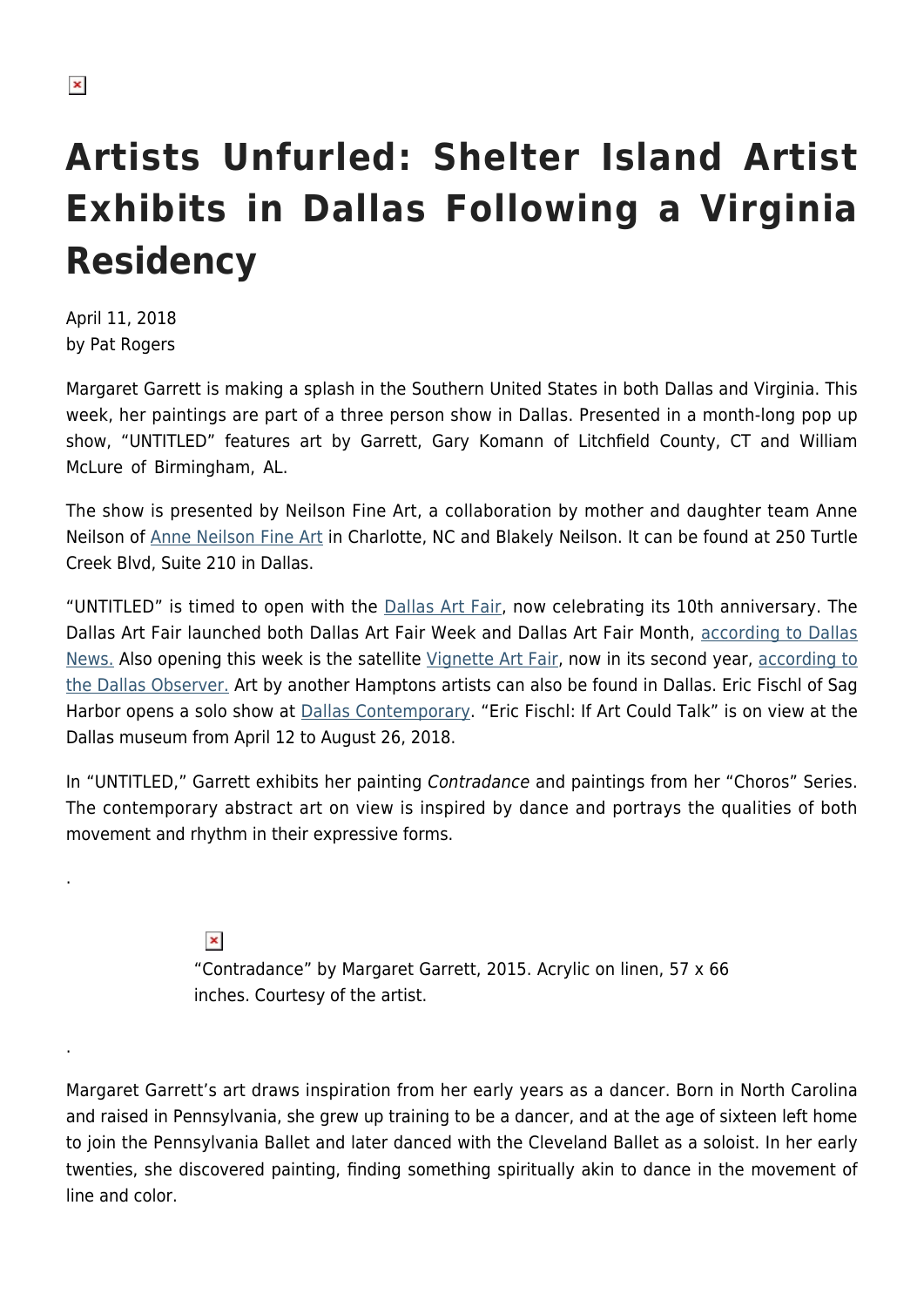"When I begin working on a new piece, I see the paper or canvas as an empty stage and the line as movement," Garrett writes. "Texture, form, the way that colors interact, all are different manifestations of motion, rhythm, and energy."

She often works in ongoing series, developing a language and following it as it morphs and evolves. Her "Tuning Fields" series, now numbering over 300, uses line-driven layers of color to create loose yet formal fields of motion that are abstract and at the same time evocative of shapes and patterns found in nature. In the "Choros" series of paintings, collages, and woodblock prints, the central preoccupation is with an interplay of shapes that have a solid, even muscular form, to convey a sense of motion and choreography.

> $\pmb{\times}$ "Solo" by Margaret Garrett, 2015. Acrylic on linen, 66 x 57 inches. Courtesy of the artist.

 $\pmb{\times}$ 

.

.

.

.

.

 $\mathcal{L}_\text{max}$  and  $\mathcal{L}_\text{max}$  and  $\mathcal{L}_\text{max}$ 

"Topsy Turvy" by Margaret Garrett, 2015. Acrylic on linen, 74 x 60 inches. Courtesy of the artist.

A recent quest to find shapes for her pieces, Garrett began dancing again. She started filming herself dancing and using film clips and screen shots from the videos for her work. This process led to the discovery of an additional way of drawing and finding form in a new series of mixed media pieces and video art. This new direction received a concentrated effort when Garrett was awarded a fellowship last winter at the [Virginia Center for the Creative Arts](http://vcca.com/main/) in Amherst, VA.

Margaret Garrett's work has been exhibited in solo and group shows in galleries and museums across the United States. Her work is held in numerous private and corporate collections in the United States and Europe. Museum collections include the Parrish Art Museum and Guild Hall Museum in The Hamptons. She currently lives and works on Shelter Island, NY.

> $\pmb{\times}$ "Ritual" by Margaret Garrett, 2015. Acrylic on linen, 74 x 60 inches. Courtesy of the artist.